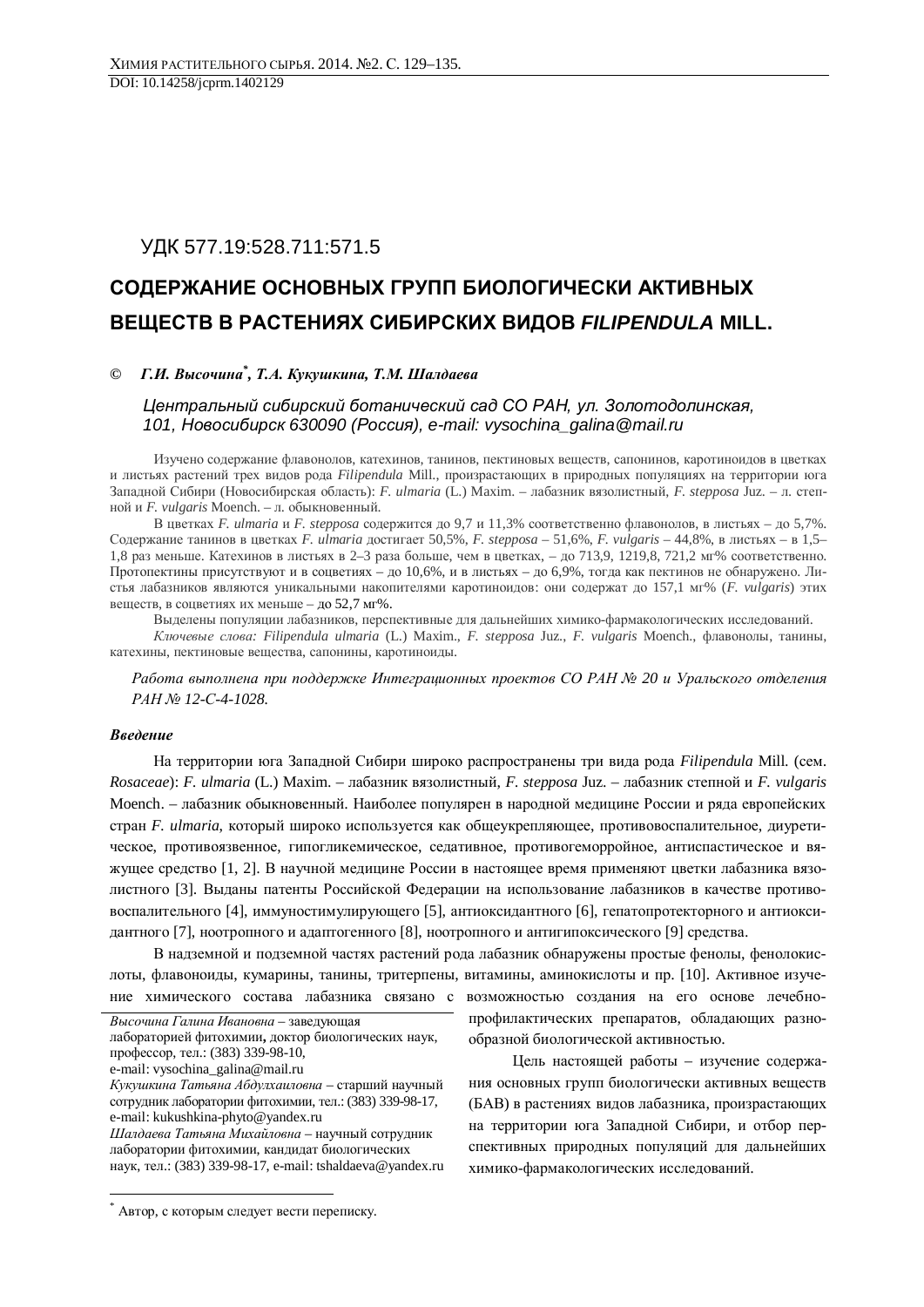### Материал и методы

Объекты исследования – три вида рода Filipendula: F. ulmaria – лабазник вязолистный, F. stepposa – л. степной и *F. vulgaris -* л. обыкновенный.

Сбор сырья (цветки и листья) проводили в июле, в период массового цветения растений, на территории Новосибирской области (юг Западной Сибири) в природных популяциях лабазников. Пробу для биохимического исследования составляли из нескольких десятков особей в каждой популяции.

Для определения содержания флавонолов, катехинов, танинов (гидролизуемых дубильных веществ), пектиновых веществ, сапонинов, каротиноидов использовали сырье, высушенное в тени в проветриваемых помещениях. Все биохимические показатели рассчитывали на массу абсолютно сухого сырья. За результат принимали среднее из данных трех параллельных определений по каждому показателю.

Флавонолы определяли спектрофотометрическим методом В.В. Беликова и М.С. Шрайбер [11], в котором использована реакция комплексообразования флавонолов с хлоридом алюминия. Концентрацию флавонолов находили по графику, построенному по рутину. Содержание катехинов определяли спектрофотометрическим методом, основанным на способности катехинов давать малиновое окрашивание с раствором ванилина в концентрированной соляной кислоте. Пересчетный коэффициент рассчитывали по (±)-катехину [12]. Количественное определение танинов проводили по методике [13]. Расчет танинов производили по стандартному образцу ГСО танина. Пектиновые вещества (протопектины и пектины) определяли карбазольным методом, основанным на получении специфического фиолетово-розового окрашивания уроновых кислот с карбазолом в сернокислой среде [14]. График строили по галактуроновой кислоте. Количество сапонинов устанавливали весовым методом. Вычисляли содержание «сырого сапонина» [15]. Количественное определение каротиноидов проводили в ацетоново-этанольном экстракте спектрофотометрически при длинах волн 450 и 550 нм [16].

#### Обсуждение результатов

Фенольные соединения представлены в наших исследованиях флавонолами, танинами (гидролизуемыми дубильными веществами) и катехинами. Наиболее обширной группой веществ являются флавонолы; к их исследованию у представителей рода Filipendula неоднократно обращались и российские, и зарубежные ученые. Методами высокоэффективной жидкостной хроматографии в надземной части F. ulmaria установлено наличие двух флавоноловых агликонов – кемпферола и кверцетина [17]. Основным флавонолгликозидом *F. ulmaria* является спиреозид – 4'-О-β-D-глюкопиранозид кверцетина [18, 19], об обнаружении которого сообщалось неоднократно [20–22]. Выделены и идентифицированы также флавонолгликозиды: филимарин – 4'-О-β-D-галактопиранозид кверцетина [23, 24], изокверцитрин [23], рутин, 3-О-глюкуронид кверцетина, гиперозид, авикулярин, 4'-О-β-D-глюкопиранозид кемпферола [20, 25]. Содержание флавоноидов в надземных органах лабазника вязолистного высокое – 6% в цветках, 1–4% в плодах, 3–4% в листьях и 1% в стеблях [26]. По нашим данным, в цветках растений, собранных в фазе массового цветения на территории Новосибирской области, содержится 7,2–9,7% флавонолов, в листьях - 5,0–5,7% (табл.).

Столь же высокое содержание флавоноидов – в цветках (4,5–11,3%) и листьях (3,4–5,7%) *F. stepposa.* Литературных сведений по содержанию и составу флавоноидов в растениях этого вида нами не найдено.

При сравнении состава флавонолов F. vulgaris и F. ulmaria обнаружили, что растения обоих видов содержали агликоны кверцетин и кемпферол и 3'-О-β-D-глюкопиранозид кверцетина [27]. В цветках *F. vulgaris* (*F. hexapetala*) методами высокоэффективной жидкостной хроматографии идентифицированы те же гликозиды, что и в F. ulmaria <sup>[28, 29].</sup> О сходстве состава их флавоноидов сообщили также A.Ya. Genig и L.Ya. Ladnaya [30].

Содержание флавоноидов в растениях F. vulgaris из Румынии варьировало в пределах 0,4–0,7 мг/мл, при этом оно коррелировало с величиной антиоксидантной активности [31]. В двух образцах F. vulgaris из Новосибирской области флавонолов намного меньше, чем у растений *F. ulmaria и F. stepposa*: 2,0–3,2% в цветках и 1,6–3,5% в листьях. В цветках растений из Искитимского района флавонолов много – 9,1%.

Наряду с флавоноидами и фенолокислотами, значительный вклад в суммарную антиоксидантную активность лабазников вносят танины [32]. Это в основном легко гидролизуемые дубильные вещества, содержащиеся как в надземных, так и в подземных органах растений [30]. По данным А.Ya. Yanutsh [33], максимальное количество танинов обнаружено в растениях *F. ulmaria и F. denudata* в июне в фазе цветения, причем в дикорастущих растениях их больше, чем в культивируемых. Препараты дубильных веществ, обладающие вяжущим вкусом, применяются в качестве бактерицидных, антисептических, противовоспа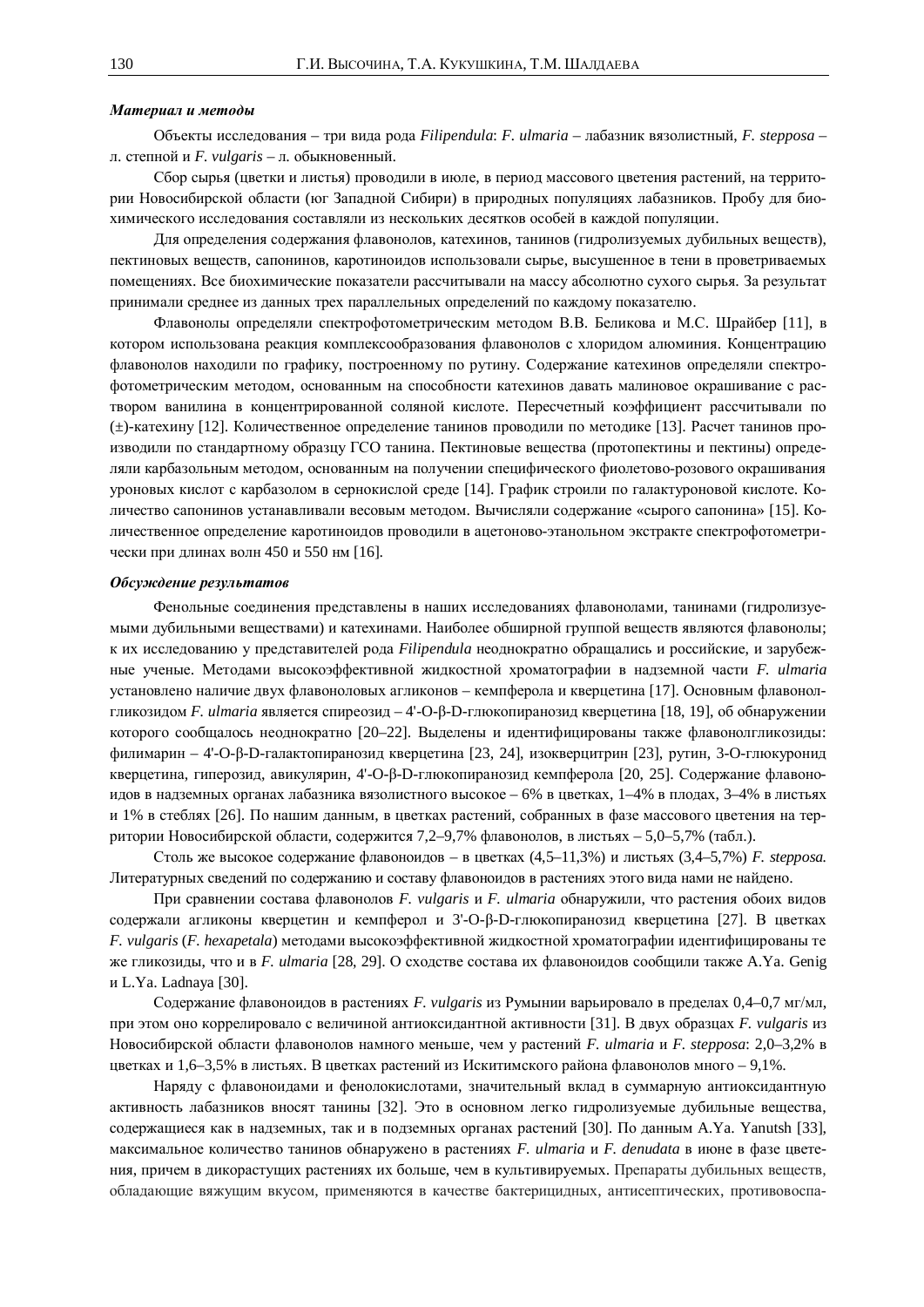лительных и кровоостанавливающих средств. Они способны ингибировать цепные свободнорадикальные реакции, что объясняет их эффективность в химиотерапии рака [2, 34]. Содержание танинов в лабазниках, исследованных нами, высокое. В цветках *F. ulmaria* оно достигает 50,5%, *F. stepposa –* 51,6% и *F. vulgaris* –  $44,8\%$ , в листьях – 33,7, 27,6 и 25,3% соответственно, т.е. в 1,5–1,8 раз меньше, чем в цветках. В растениях *F. vulgaris* танинов меньше, чем у двух предыдущих видов.

В научной литературе нами не обнаружено сведений о содержании катехинов, пектиновых веществ, сапонинов и каротиноидов в растениях видов рода Filipendula.

Катехины являются высокореактивными фенольными соединениями, принимающими в метаболизме растений активное участие в окислительно-восстановительных процессах. Нами найдено в цветках *F. ulmaria* до 418,6 мг% катехинов, *F. stepposa* – до 356,3 мг%, *F. vulgaris* – 234,5 мг%. В листьях катехинов в 2–3 раза больше, чем в цветках, – соответственно до 713,9, 1219,8, 721,2 мг%.

Пектиновые вещества существуют в растениях в двух основных формах – протопектинов и пектинов. В качестве структурных элементов пектиновые вещества выполняют функции связывающих и упрочняющих компонентов, а также регулируют водный обмен на основе своей способности к набуханию и коллоидальной природы. Пектин входит в состав структурных элементов клеточной ткани [35]. Пектиновые вещества очень важны для здоровья человека. Они осуществляют его детоксикацию, связывая и удаляя токсины, яды и, что особенно важно, радиоактивные изотопы. Пектинов в надземной части сибирских видов лабазника нами не обнаружено, тогда как протопектины присутствуют и в соцветиях (3,6–10,6%) и листьях (3,9–6,9%) в значительных количествах. Выделяется образец F. ulmaria из Кочковского района (окр. с. Решеты, злаково-полынная степь), в котором найдено почти 11% пектинов.

| Место сбора образцов                                 | Органы | Флавонолы | Танины            | Катехины,<br>MT% | Пектины | Прото-<br>пектины | Сапони-<br>ны | Каротинои-<br>ды, мг% |
|------------------------------------------------------|--------|-----------|-------------------|------------------|---------|-------------------|---------------|-----------------------|
| Filipendula ulmaria                                  |        |           |                   |                  |         |                   |               |                       |
| Тогучинский р-н, 86 км по                            | Цветки | 8,5       | 45,6              | 250,7            | нет     | 3,6               | 15,2          | 27,1                  |
| трассе к п. Горный, высо-<br>котравный луг; 18.07.05 | Листья | 5,0       | 33,7              | 681,2            | нет     | 3,9               | 18,4          | 92,0                  |
| Искитимский р-н, окр.                                | Цветки | 9,7       | 50,5              | 253,3            | нет     | 4,1               | 14,6          | 20,1                  |
| с. Бурмистрово, березо-<br>вый колок; 13.07.10       | Листья | 5,2       | 28,9              | 353,4            | нет     | 4,6               | 11,8          | 104,6                 |
| Новосибирск, окр. Акаде-                             | Цветки | 7,2       | 41,4              | 418,6            | нет     | 6,1               | 15,1          | 52,7                  |
| мгородка, дачный посе-<br>лок; 16.07.11              | Листья | 5,2       | 30,5              | 713,9            | нет     | 4,2               | 13,0          | 49,8                  |
| F. stepposa                                          |        |           |                   |                  |         |                   |               |                       |
| Каргатский р-н, окр.                                 | Цветки | 4,5       | 31,2              | 356,3            | нет     | 4,4               | 4,7           | 24,8                  |
| с. Филино, разнотравный<br>луг; 15.07.05             | Листья | 3,5       | 27,6              | 981,9            | нет     | 5,3               | 9,2           | 140,8                 |
| Кочковский р-н, окр.                                 | Цветки | 7,4       | 38,8              | 127,3            | нет     | 4,1               | 5,9           | 21,1                  |
| с. Решеты, злаково-<br>полынная степь; 8.07.05       | Листья | 3,4       | 26,6              | 727,5            | нет     | 4,6               | 12,7          | 151,8                 |
| Барабинский р-н, окр.                                | Цветки | 11,3      | $\overline{51,6}$ | 211,8            | нет     | $\overline{5,2}$  | 15,9          | 16,2                  |
| с. Песчанка, злаково-<br>полынная степь; 13.07.05    | Листья | 3,5       | 24,4              | 1219,8           | нет     | 4,9               | 20,36         | 150,1                 |
| Татарский р-н, с. Новоми-                            | Цветки | 8,6       | 47,4              | 172,0            | нет     | 3,9               | 19,1          | 15,2                  |
| хайловка, злаково-<br>разнотравный луг;<br>13.07.05  | Листья | 2,5       | 18,8              | 320,1            | нет     | 4,7               | 9,8           | 154,8                 |
| F. vulgaris                                          |        |           |                   |                  |         |                   |               |                       |
| Купинский р-он, окр.<br>с. Новоключи, оз. Горь-      | Цветки | 2,0       | 12,0              | 234,5            | нет     | 3,7               | 4,6           | 26,3                  |
| кое, злаково-полынная<br>степь; 10.07.05             | Листья | 3,5       | 25,3              | 675,7            | нет     | 5,3               | 9,8           | 22,5                  |
| Искитимский р-он, окр.                               | Цветки | 9,1       | 44,8              | 173,2            | нет     | 4,8               | 15,0          | 11,0                  |
| с. Бурмистрово березовый<br>колок; 13.07.10          | Листья | 2,8       | 18,0              | 440,1            | нет     | 6,2               | 17,2          | 157,1                 |
| Кочковский р-он, окр.                                | Цветки | 3,2       | 35,8              | 104,4            | нет     | 10,6              | 2,0           | 38,5                  |
| с. Решеты, злаково-<br>полынная степь; 8.07.05       | Листья | 1,6       | 17,9              | 721,2            | нет     | 6,9               | 4,8           | 84,8                  |

Содержание основных групп биологически активных веществ в цветках и листьях растений рода *Filipendula* Mill., произрастающих в Западной Сибири (Новосибирская область), %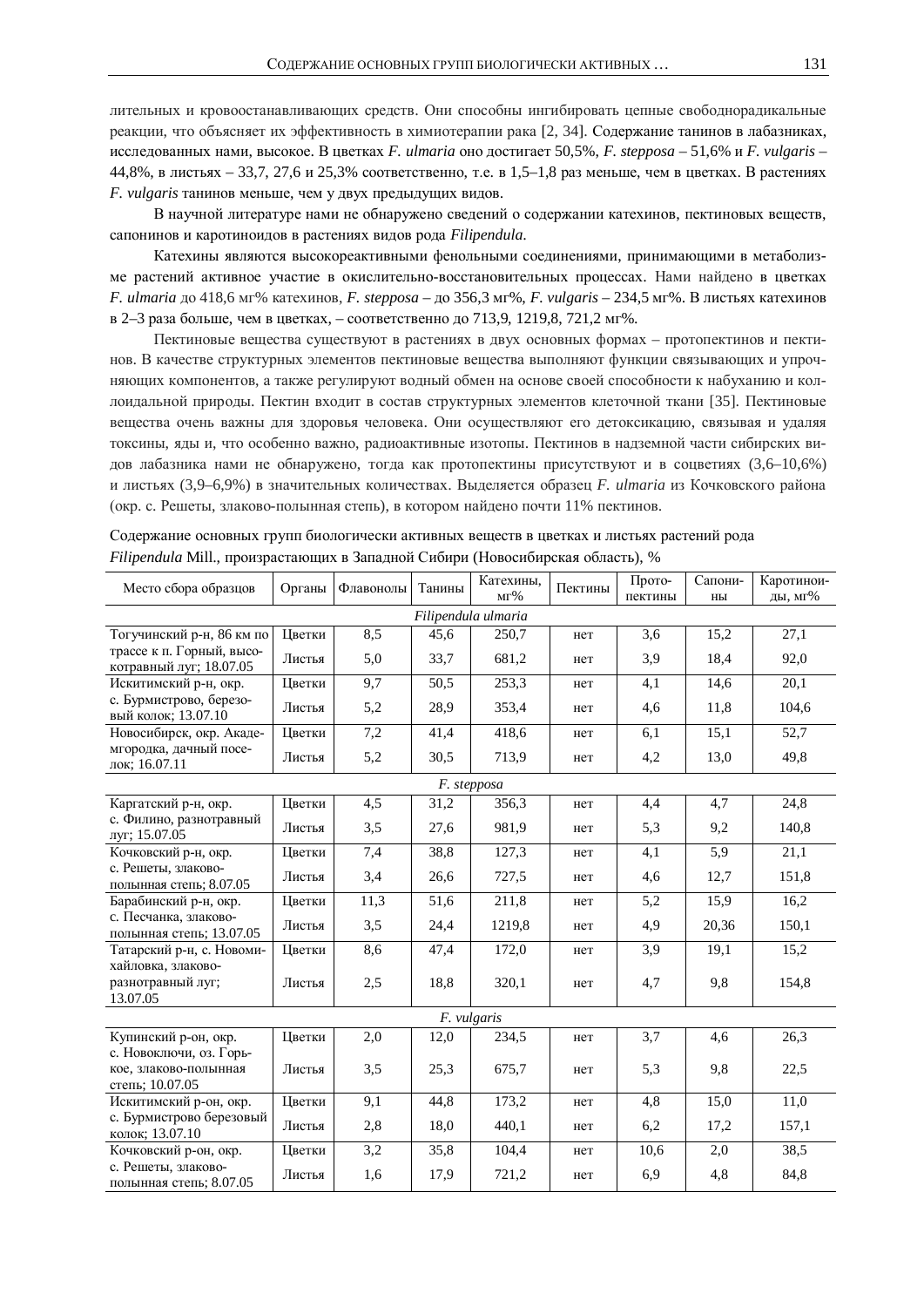Сапониносодержащие растения используются в лечебной практике при заболеваниях дыхательных путей, а также как мочегонные, общеукрепляющие, стимулирующие и тонизирующие, седативные средства. Многие из них благотворно влияют на сердечно-сосудистую систему и особенно эффективны при склерозе сосудов, а также атеросклерозе в сочетании с гипертонической болезнью и злокачественных новообразованиях [34]. В растениях *F. stepposa и F. ulmaria* сапонинов больше, чем у *F. vulgaris*. Среди всех изученных нами групп БАВ сапонины характеризуются самой высокой межпопуляционной изменчивостью: изученные образцы различаются по содержанию сапонинов в цветках в 4–7 раз, в листьях – в 2–3 раза. Возможно, эта группа БАВ наиболее чувствительна к действию различных факторов среды.

Каротиноиды по своей химической природе относятся к классу терпеноидов. Попадая в организм человека и животных с пищей, они превращаются в витамин А (ретинол). Для человека и животных каротиноиды имеют большое значение, так как обеспечивают различные жизненно важные процессы живого организма: изменяют агрегационное состояние протеинов, поддерживают водный баланс, участвуют в репродуктивных процессах, влияют на эндокринную систему, способствуют устойчивости к инфекционным и грибковым заболеваниям, увеличивают цитостатическую активность клеток-киллеров, замедляют рост опухоли и ускоряют заживление ран [36].

Листья лабазников являются уникальными накопителями каротиноидов: они содержат до 157,1 мг% этих веществ, в соцветиях их втрое меньше (до 52,7 мг%). Виды лабазника часто занимают открытые пространства с высокой освещенностью. В условиях избыточной инсоляции каротиноиды, вероятно, работают как светопоглотители, разделяя с хлорофиллом ключевую роль в энергетическом метаболизме. Они вовлекаются в различные защитные механизмы: ингибируют образование свободных радикалов, обеспечивают защиту от УФ излучения, трансформируя энергию УФ света в видимый свет, выступают в роли антиоксидантов, защищая от окисления чувствительные ткани и лабильные соединения [36].

#### Заключение

В результате проведенных исследований нами выделены ценопопуляции, на которые следует обратить внимание, так как они включают растения с высоким содержанием веществ. Так, растения F. ulmaria из окрестностей с. Бурмистрова отличаются высоким содержанием флавонолов, танинов, каротиноидов, а из окрестностей Академгородка – катехинов и протопектинов. Растения *F. stepposa* из окрестностей с. Песчанки содержат наибольшее количество всех групп веществ, изученных нами. Эта ценопопуляция *F. stepposa* достойна особого внимания. В образцах *F. vulgaris из* окрестностей с. Бурмистрова – высокое содержание флавонолов, танинов, сапонинов и каротиноидов.

#### $C$ писок литературы

- 1. Растительные ресурсы СССР: Цветковые растения, их химический состав, использование; Семейства Hydro*geaceae – Haloragaceae*. Ʌ., 1987. 326 ɫ.
- 2. Горбачева А.В., Аксиненко С.Г., Пашинский В.Г. Лабазник вязолистный в фитотерапии воспалительных процессов. Томск, 2005. 304 с.
- 3. Решение Фармакологического комитета Управления по внедрению новых лекарственных средств и медтехники МЗ СССР от 14 декабря 1984 г., протокол №24 по препарату цветки лабазника вязолистного.
- 4. Патент 2210380 (РФ). Противовоспалительное средство / А.В. Горбачева, С.Г. Аксиненко, В.Г. Пашинский, С.С. Кравцова, Т.Н. Поветьева. 20.08.2003.
- 5. Патент 2246962 (РФ). Средство, обладающее иммуностимулирующим действием / Е.Д. Гольдберг, А.М. Дыгай, О.С. Борсук, Н.В. Масная, Н.И. Суслов, А.А. Чурин, Е.Ю. Шерстобоев. 21.04.2003.
- 6. Патент 2325179 (РФ). Средство, обладающее антиоксидантным действием / Е.А. Краснов, И.В. Шилова, О.П. Слепушкина, Т.Г. Хоружая. 28.11.2006.
- 7. Патент 2310467 (РФ). Гепатопротекторное средство, обладающее антиоксидантной активностью, и способ его получения / Е.А. Краснов, И.В. Шилова, Т.Г. Хоружая, Т.П. Новожеева, Т.В. Жаворонок, Н.И. Суслов, Е.Ю. Авдеева. 17.08.2005.
- 8. Патент 2311193 (РФ). Средство, обладающее ноотропной и адаптогенной активностью / Н.И. Суслов. И.В. Шилова, Н.В. Провалова, О.В. Першина, Е.А. Краснов, С.Г. Аксиненко, А.В. Горбачева, 24.04.2006.
- 9. Патент 2314115 (РФ). Ноотропное средство, обладающее антигипоксической активностью / И.В. Шилова, Н.И. Суслов, О.П. Слепушкина, Н.В. Кувачева, Н.В. Провалова. 27.04.2006.
- 10. Краснов Е.А., Авдеева Е.Ю. Химический состав растений рода Filipendula (обзор) // Химия растительного сырья. 2012. №4. С. 5–12.
- 11. Беликов В.В., Шрайбер М.С. Методы анализа флавоноидных соединений // Фармация. 1970. №1. С. 66–72.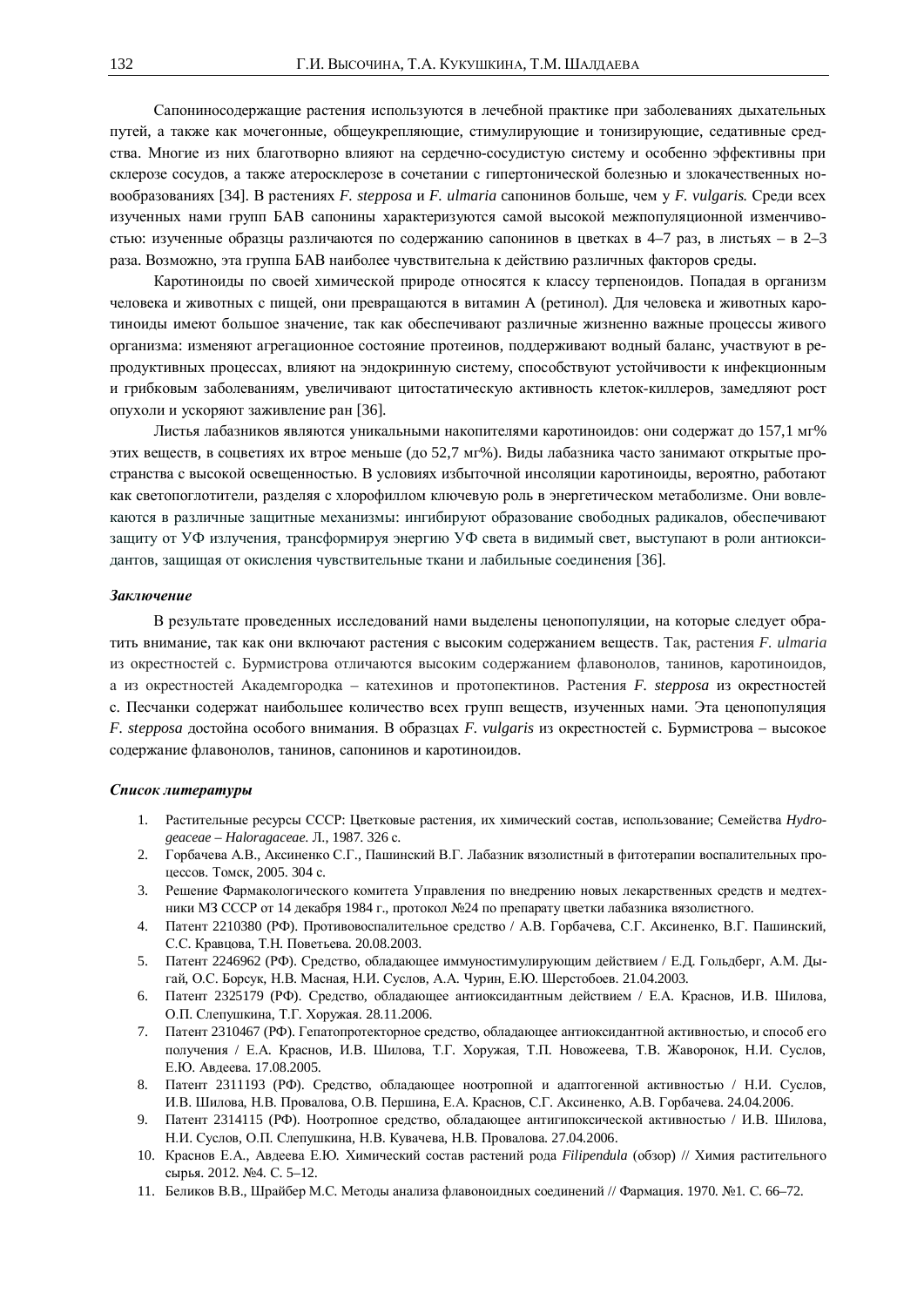- 12. Кукушкина Т.А., Зыков А.А., Обухова Л.А. Манжетка обыкновенная (Alchemilla vulgaris L.) как источник лекарственных средств // Актуальные проблемы создания новых лекарственных препаратов природного происхождения : материалы VII Междунар. съезда. СПб. ; Пушкин, 2003. С. 64–69.
- 13. Хворост О.П., Беликов В.В., Сербин А.Г., Комиссаренко Н.Ф. Сравнительная количественная оценка содержания дубильных веществ у Alnus glutinosa (L.) Gaertn. // Растительные ресурсы. 1986. Т. 22, вып. 2. С. 258–262.
- 14. Ермаков А.И., Арасимович В.В., Ярош Н.П., Перуанский Ю.В., Луковникова Г.А., Иконникова М.И. Методы биохимического исследования растений Л., 1987. 430 с.
- 15. Киселева А.В., Волхонская Т.А., Киселев В.Е. Биологически активные вещества лекарственных растений Южной Сибири. Новосибирск, 1991. 136 с.
- 16. Кривенцов В.И. Методические рекомендации по анализу плодов на биохимический состав. Ялта, 1982. 21 с.
- 17. Hasler A., Meier B., Sticher O. HPLC analysis of 5 widespread flavonoid aglycones // Planta Med. 1989. Vol. 55. Pp. 616–617.
- 18. Hörhammer L., Hänsel H., Endres W. Uber die Flavonglykoside der Gattungen *Filipendula* und *Spiraea* // Arch. Pharm. 1956. Bd. 289, No3. S. 133-135.
- 19. Букреева Т.В., Шухободский Б.А. О строении главного флавоноидного гликозида из цветков Filipendula ul*maria* // Химия природных соединений. 1987. №6. С. 755–756.
- 20. Lamaison J.L., Carnat A., Petitjean-Freytet C. Major flavonoids in commercial batches of *Filipendula ulmaria* (L.) Maxim // Plantes Medicinales et Phytotherapie. 1991. Vol. 25, N1. Pp. 1–5.
- 21. Poukeus-Renwart P., Tits M., Wauters I.-N. Densitometric evaluation of spiraeoside after derivatization in flowers of *Filipendula ulmaria* (L.) Maxim. // J. of Pharmacy and Biomed. Analysis. 1992. Vol. 10, N10–12. Pp. 1085–1088.
- 22. Шилова И.В., Семенов А.А., Суслов Н.И., Короткова Е.И., Вторушина А.Н., Белякова В.В. Химический состав и биологическая активность фракции экстракта лабазника вязолистного // Химико-фармацевтический журнал. 2009. Т. 43, №4. С. 7-11.
- 23. Краснов Е.А., Ралдугин В.А., Шилова И.В., Авдеева Е.Ю. Фенольные соединения Filipendula ulmaria // Химия природных соединений. 2006. №2. С. 122-124.
- 24. Краснов Е.А., Ралдугин В.А., Авдеева Е.Ю. Выделение и антиоксидантная активность филимарине нового флавонольного гликозида из Filipendula ulmaria // Химико-фармацевтический журнал. 2009. Т. 43. №11. ɋ. 24–25.
- 25. Scheer T., Wichtl M. Kaempferol-4'-O-ß-D-glucopyranoside in *Filipendula ulmaria* and *Allium cepa* // Planta Medica. 1987. Vol. 53, N6. Pp. 573–574.
- 26. Lamaison J.L., Petitjean-Freytet C., Carnat A. Content of principle flavonoids from the aerial parts of *Filipendula ulmaria* (L.) Maxim. subsp. *ulmaria* and subsp. *denudata* (J.&C. Presl) Hayek // Pharmaceutica Acta Helvetiae.1992. Vol. 67, N8. Pp. 218–222.
- 27. Мовсумов И.С.О., Гараев Э.А.О., Юсифова Д.Ю. Химические компоненты цветков Filipendula ulmaria и *F. vulgaris из* флоры Азербайджана // Химия растительного сырья. 2011. №3. С. 159–162.
- 28. Smolarz H.D. High-performance liquid chromatographic determination of flavonoids in *F. hexapetala* Gilib. // Acta Poloniae Pharmaceutica – Drug Research. 1999. Vol. 56, N2. Pp. 169–172.
- 29. Аталыкова Ф.М., Кукенов М.К. Флавоноидсодержащие растения природной флоры Тарбагатая // Известия AH Kas. CCP. 1981. №4. C. 4-8.
- 30. Genig A.Ya., Ladnaya L.Ya. Phytochemical study of *Filipendula ulmaria* and *Filipendula hexapetala* Gilib. of flora of the Lvov region // Farmatsevtichnii Zhurnal (Kiev). 1980. №1. Pp. 50–52.
- 31. Imbrea I.M., Butnariu M., Nicolin A.L., Imbrea F. Determining antioxidant capacity of extracts of *F.vulgaris* Moench from south-western Romania // Journal of Food, Agriculture & Environment. 2010. Vol. 8, N3&4 (Pt. 1). Pp. 111–116.
- 32. Fecka I. Qualitative and quantitative determination of hydrolysable tannins and other polyphenols in herbal products from meadowsweet and dog rose // Phytochemical Analysis. 2009. Vol. 20, N3. Pp. 177–190.
- 33. Yanutsh A.Ya. Dynamics of the accumulation of tanning compounds and flavonoids in *Filipendula ulmaria* and *F. denudata* in post-dormant periods // Farmatsevtichnii Zhurnal (Kiev). 1981. N4. Pp. 76–77.
- 34. Растительные лекарственные средства / под ред. Н.П. Максютиной. Киев, 1985. 280 с.
- 35. Оводов Ю.С. Современные представления о пектиновых веществах // Биоорганическая химия. 2009. Т. 35, No.3. C. 293-310.
- 36. Никитюк В.Г. Каротиноиды и их значение в живой природе и для человека // Провизор. 1999. №6. С. 39–41.

 $\Lambda$ *Zоступило в редакцию 21 июня 2013 г.*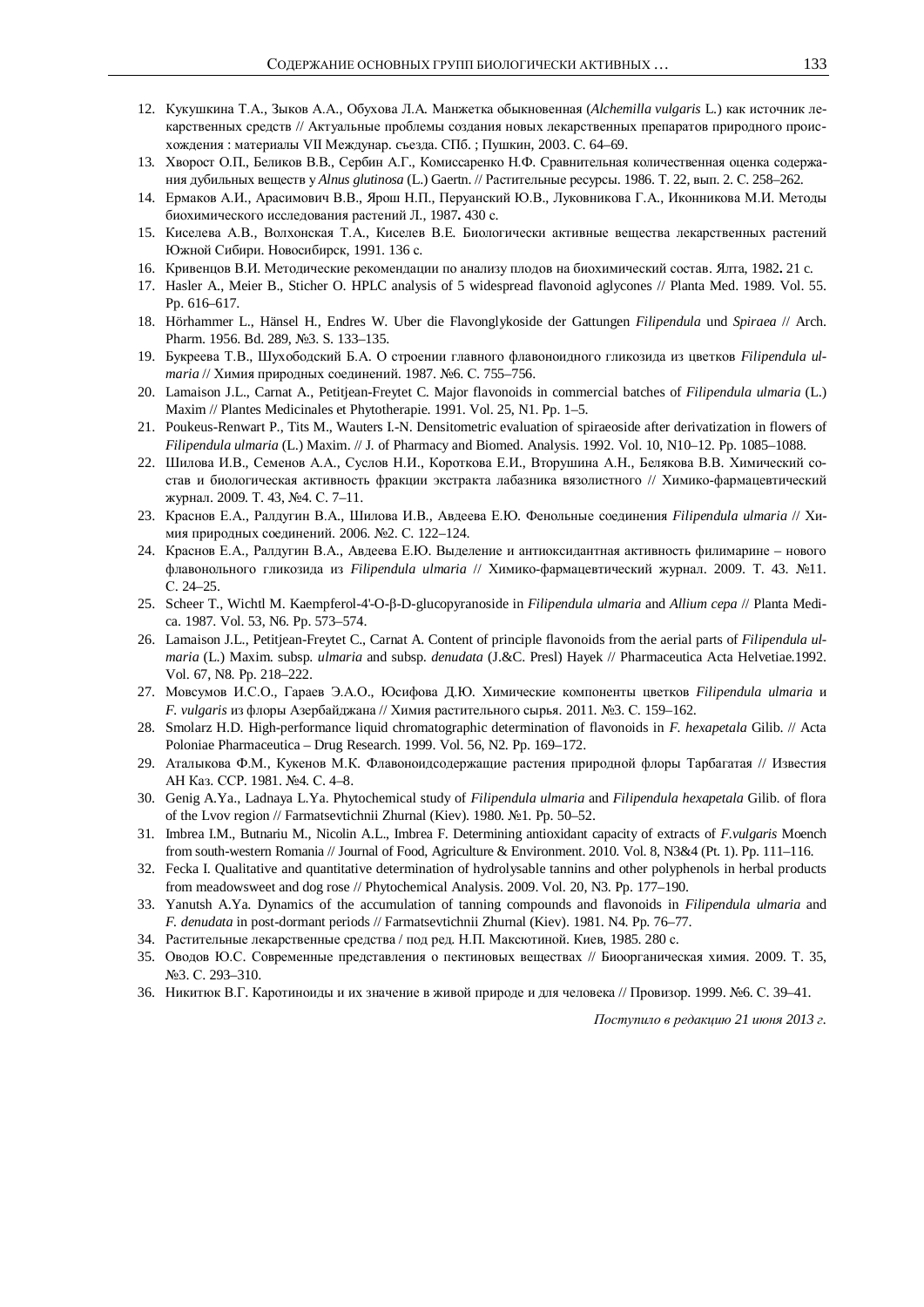*Vysochina G.I.\* , Kukushkina T.A., Shaldaeva T.M.* THE ɋONTENT OF THE MAIN GROUPS OF BIOLOGICALLY ACTIVE SUBSTANCES IN PLANTS OF THE SIBERIAN SPECIES OF *FILIPENDULA* MILL.

*Central Siberian Botanical Garden SB RAS, Zolotodolinskaia st., 101, Novosibirsk, 630090 (Russia),* 

*e-mail: vysochina\_galina@mail.ru* 

The content of flavonols, catechins, tannins, pectin substances, saponins, carotinoids in flowers and leaves of plants of three species of the genus *Filipendula* Mill. growing at natural populations in the territory of the South of Western Siberia (Novosibirsk region): *F. ulmaria* (L.) Maxim., *F. stepposa* Juz and *F. vulgaris* Moench. is studied.

Flowers of *F. ulmaria* and *F. stepposa* contains flavonols to 9,7 and 11,3% respectively, leaves – to 5,7%. The content of tannins in flowers *F. ulmaria* reaches 50,5%, *F. stepposa* – 51,6%, *F. vulgaris* – 44,8%, in leaves is 1,5–1,8 times less. Catechins in leaves are 2–3 times more, than in flowers – to 713,9, 1219,8, 721,2 mg % respectively. Protopectins are present and at inflorescences – to 10,6%, and at leaves – to 6,9% whereas pectins isn't revealed. Leaves of meadowsweets are unique stores of carotinoids: they contain to 157,1 mg% (*F. vulgaris*) of these substances, in their inflorescences it is less (to 52,7 mg%). Populations of meadowsweets perspective for further chemical and pharmacological researches are allocated.

*Keywords: Filipendula ulmaria* (L.) Maxim., *F. stepposa* Juz., *F. vulgaris* Moench., flavonols, tannins, catechins, pectin substances, saponins, carotinoids.

#### *References*

- 1. *Rastitel'nye resursy SSSR: Tsvetkovye rasteniia, ikh khimicheskii sostav, ispol'zovanie; Cemeistva Hydrogeaceae Haloragaceae.* [Plant Resources of the USSR: Flowering plants, their chemical composition and utilization; Cemeystvo Hydrogeaceae – Haloragaceae]. Leningrad, 1987, 326 p. (in Russ.).
- 2. Gorbacheva A.V., Aksinenko S.G., Pashinskii V.G. *Labaznik viazolistnyi v fitoterapii vospalitel'nykh protsessov.*  [*Filipendula* Mill. in herbal medicine inflammation]. Tomsk, 2005, 304 p. (in Russ.).
- 3. *Reshenie Farmakologicheskogo komiteta Upr. po vnedreniiu novykh lek. sredstv i medtekhniki MZ SSSR ot 14 dekabria 1984 g., protokol ʋ24 po preparatu tsvetki labaznika viazolistnogo.* [The decision of the Pharmacological Committee mgmt. by the introduction of new drugs and medical devices USSR Ministry of Health of 14 December 1984 on the preparation protocol  $\mathcal{N}24$  meadowsweet flower]. (in Russ.).
- 4. Patent 2210380 (RU). 20.08.2003. (in Russ.).
- 5. Patent 2246962 (RU). 21.04.2003. (in Russ.).
- 6. Patent 2325179 (RU). 28.11.2006. (in Russ.).
- 7. Patent 2310467 (RU). 17.08.2005. (in Russ.).
- 8. Patent 2311193 (RU). 24.04.2006. (in Russ.).
- 9. Patent 2314115 (RU). 27.04.2006. (in Russ.).
- 10. Krasnov E.A., Avdeeva E.Iu. *Khimiia rastitel'nogo syr'ia*, 2012, no. 4, pp. 5–12. (in Russ.).
- 11. Belikov V.V., Shraiber M.S. *Farmatsiia*, 1970, no. 1, pp. 66–72. (in Russ.).
- 12. Kukushkina T.A., Zykov A.A., Obukhova L.A. *Aktual'nye problemy sozdaniia novykh lekarstvennykh preparatov prirodnogo proiskhozhdeniia: materialy VII mezhdunar. c"ezda.* [Actual problems of new drugs of natural origin: Proceedings of the VII International congress]. St. Petersburg, Pushkin, 2003, pp. 64–69. (in Russ.).
- 13. Khvorost O.P., Belikov V.V., Serbin A.G., Komissarenko N.F. *Rastitel'nye resursy*, 1986, vol. 22, no. 2, pp. 258–262. (in Russ.).
- 14. Ermakov A.I., Arasimovich V.V., Iarosh N.P., Peruanskii Iu.V., Lukovnikova G.A., Ikonnikova M.I. *Metody biokhimicheskogo issledovaniia rastenii.* [Methods of biochemical research on plants]. Leningrad, 1987, 430 p. (in Russ.).
- 15. Kiseleva A.V., Volkhonskaia T.A., Kiselev V.E. *Biologicheski aktivnye veshchestva lekarstvennykh rastenii Iuzhnoi Sibiri*. [Biologically active substances of the medicinal plants of South Siberia]. Novosibirsk, 1991, 136 p. (in Russ.).
- 16. Kriventsov V.I. *Metodicheskie rekomendatsii po analizu plodov na biokhimicheskii sostav*. [Guidelines on the analysis of the biochemical composition of fruits on]. Yalta, 1982, 21 p. (in Russ.).
- 17. Hasler A., Meier B., Sticher O. *Planta Med*., 1989, vol. 55, pp. 616–617.
- 18. Hörhammer L., Hänsel H., Endres W. *Arch. Pharm.*, 1956, bd. 289, no. 3, s. 133–135.
- 19. Bukreeva T.V., Shukhobodskii B.A. *Khimiia prirodnykh soedinenii*, 1987, no. 6, pp. 755–756. (in Russ.).
- 20. Lamaison J.L., Carnat A., Petitjean-Freytet C. *Plantes Medicinales et Phytotherapie*, 1991, vol. 25, no. 1, pp. 1–5.
- 21. Poukeus-Renwart P., Tits M., Wauters I.-N. *J. of Pharmacy and Biomed. Analysis*, 1992, vol. 10, no. 10–12, pp. 1085–1088.
- 22. Shilova I.V., Semenov A.A., Suslov N.I., Korotkova E.I., Vtorushina A.N., Beliakova V.V. *Khimiko-farmatsevticheskii zhurnal*, 2009, vol. 43, no. 4, pp. 7–11. (in Russ.).
- 23. Krasnov E.A., Raldugin V.A., Shilova I.V., Avdeeva E.Iu. *Khimiia prirodnykh soedinenii*, 2006, no. 2, pp. 122–124. (in Russ.).
- 24. Krasnov E.A., Raldugin V.A., Avdeeva E.Iu. *Khimiko-farmatsevticheskii zhurnal*, 2009, vol. 43, no. 11, pp. 24–25. (in Russ.).
- 25. Scheer T., Wichtl M. *Planta Medica*., 1987, vol. 53, no. 6, pp. 573–574.
- 26. Lamaison J.L., Petitjean-Freytet C., Carnat A. *Pharmaceutica Acta Helvetiae*, 1992, vol. 67, no. 8, pp. 218–222.
- 27. Movsumov I.S.O., Garaev E.A.O., Iusifova D.Iu. *Khimiia rastitel'nogo syr'ia*, 2011, no. 3, pp. 159–162. (in Russ.).

 $\overline{a}$ 

<sup>\*</sup> Corresponding author.